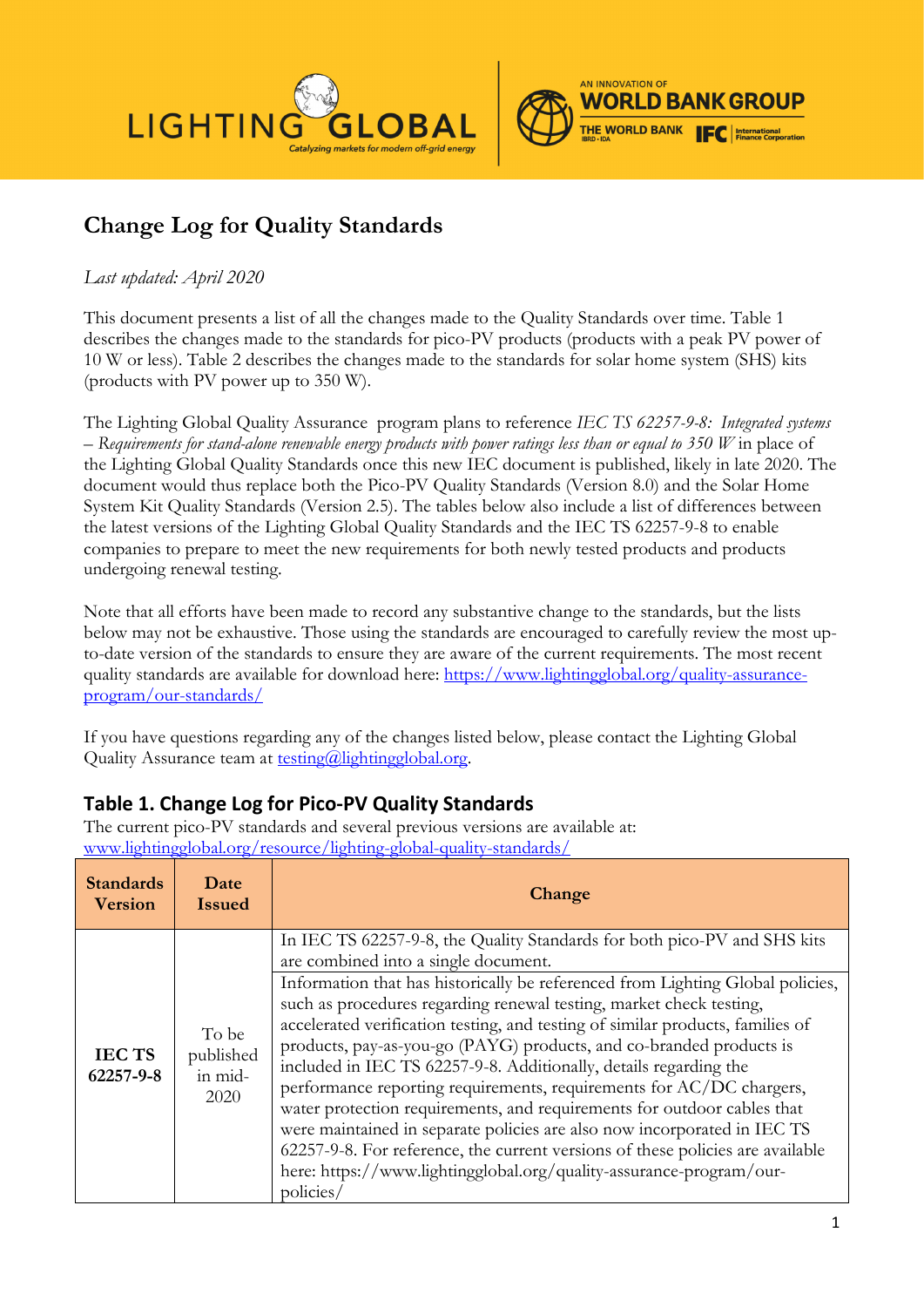| Additional clarity is included regarding the interpretation of results from the<br>assessment of DC ports, appliance voltage range, and output overload<br>protection tests. Additionally, guidance is provided for determining which |
|---------------------------------------------------------------------------------------------------------------------------------------------------------------------------------------------------------------------------------------|
| products and components are subject to the drop test (dependent on their<br>weight, expected use, and relevant advertisements).                                                                                                       |
| All PV modules not tested to IEC 61730 shall undergo additional safety                                                                                                                                                                |
| testing, including:                                                                                                                                                                                                                   |
| Increased visual screening testing                                                                                                                                                                                                    |
|                                                                                                                                                                                                                                       |
| Durability of markings (not required for integrated PV modules)                                                                                                                                                                       |
| Sharp edge test (not required for integrated PV modules)                                                                                                                                                                              |
| Screw connection test (for non-plug-and-play products only)                                                                                                                                                                           |
| An impact test (not required for integrated PV modules already<br>subject to drop test)                                                                                                                                               |
| A bending and folding test (if the module is intended to be bent or<br>folded during use)                                                                                                                                             |
| Lithium batteries shall meet the requirements of a standard for safety during                                                                                                                                                         |
| use. Test reports shall cover both the individual cell and the fully assembled                                                                                                                                                        |
| battery pack.                                                                                                                                                                                                                         |
| batteries used in portable applications (i.e. easily hand-carried                                                                                                                                                                     |
| devices), shall meet either IEC 62133-2, UL 62133, or the                                                                                                                                                                             |
| combination of UL 1642 and UL 2054                                                                                                                                                                                                    |
| batteries used in stationary applications shall either:                                                                                                                                                                               |
| meet the requirements for portable batteries above, or<br>$\circ$                                                                                                                                                                     |
| meet the United Nations Recommendations on the<br>O                                                                                                                                                                                   |
| transport of dangerous goods: manual of tests and criteria<br>(UN 38.3) and either IEC 62619 or UL 1973.                                                                                                                              |
| Batteries used in a component with a mass greater than 18 kg shall<br>meet the requirements of IEC 62619 or UL 1973.                                                                                                                  |
| New performance reporting requirements including the following metrics:                                                                                                                                                               |
| Components included or packaged separately from the kit must                                                                                                                                                                          |
| present the following information on the packaging or user manual:                                                                                                                                                                    |
| O Batteries: chemistry, battery capacity in mAh or Ah and                                                                                                                                                                             |
| nominal voltage (battery capacity and voltage must also be                                                                                                                                                                            |
| provided on the battery)                                                                                                                                                                                                              |
| Auxiliary lighting appliance with battery: light output (or<br>O<br>brightness) in lumens and the full battery run time for the                                                                                                       |
| brightest setting                                                                                                                                                                                                                     |
| Lighting appliance without battery: lumen output (or<br>O                                                                                                                                                                             |
| brightness) in lumens                                                                                                                                                                                                                 |
| Appliances without batteries: power in watts and nominal<br>O                                                                                                                                                                         |
| voltage                                                                                                                                                                                                                               |
| Appliances with batteries: power in watts and battery capacity<br>$\circ$                                                                                                                                                             |
|                                                                                                                                                                                                                                       |
| in mAh or Ah and nominal voltage (battery capacity and                                                                                                                                                                                |
| voltage must also be provided on the battery)                                                                                                                                                                                         |
| PV modules not integrated into a product must have the following                                                                                                                                                                      |
| markings on the module: name, model number designation, serial                                                                                                                                                                        |
| number, date and place of manufacture (alternatively, serial number                                                                                                                                                                   |
| allowing traceability of the date and place of manufacture), maximum                                                                                                                                                                  |
| system voltage; voltage at open-circuit or Voc; current at short-circuit                                                                                                                                                              |
| or Isc; module maximum power or Pmax.                                                                                                                                                                                                 |
| All products shall be labeled with the date of manufacture or a serial number<br>assuring traceability of the date of manufacture.                                                                                                    |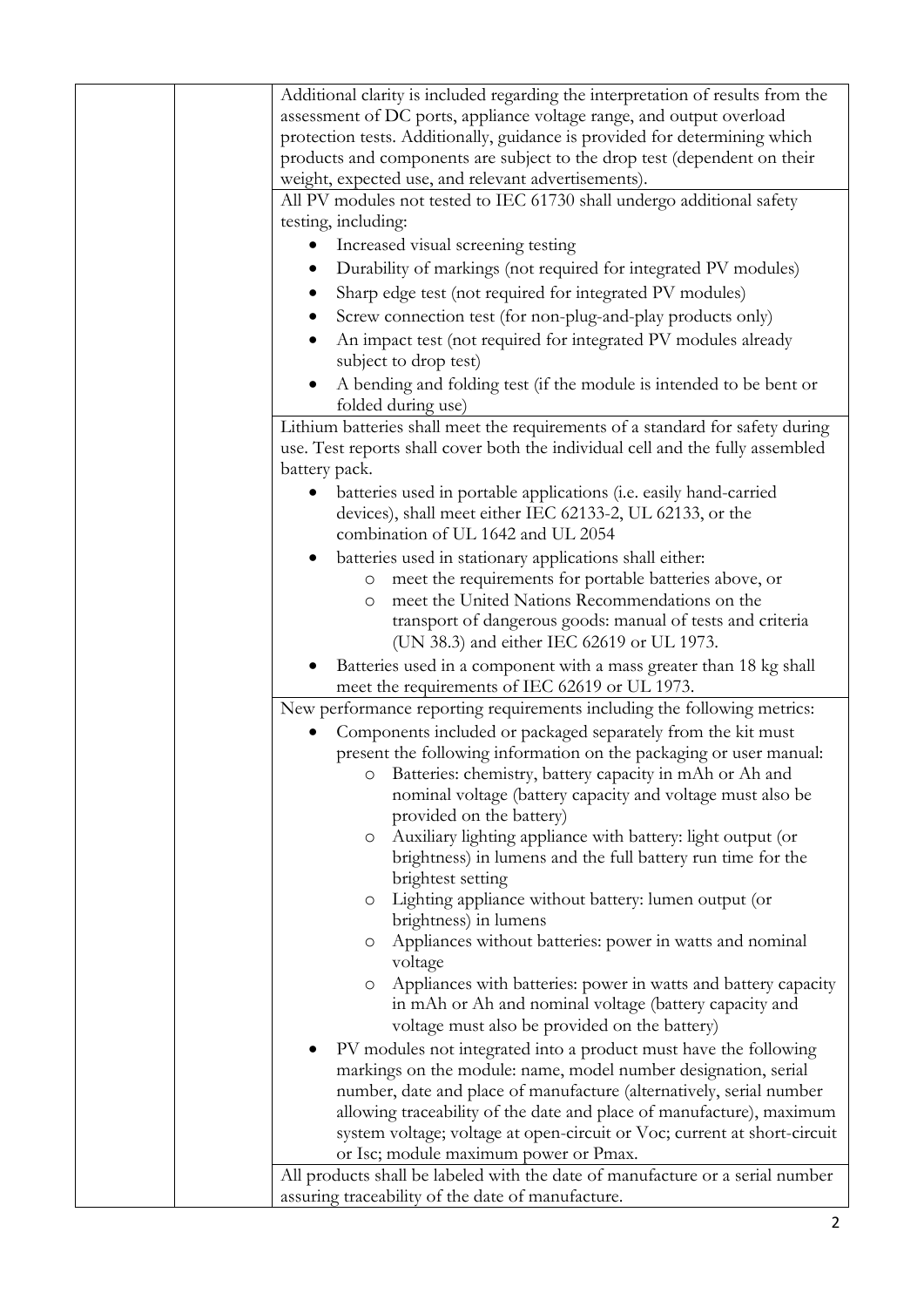|      |           | All ports on appliances shall be required to meet the requirements for             |
|------|-----------|------------------------------------------------------------------------------------|
|      |           | charging ports unless they are explicitly advertised on the packaging, user        |
|      |           | manual, or at the port as "not for charging." Similar language may be              |
|      |           | accepted.                                                                          |
|      |           |                                                                                    |
|      |           | The "Wiring and connector safety" requirement is extended to pico-                 |
|      |           | products. Companies will need to sign a declaration stating the following:         |
|      |           | "All wires, cables and connectors are appropriately sized for the expected         |
|      |           | current and voltage, and all connectors and wire joints are robust."               |
|      |           | Remote controls that do not include built-in lights or radios and are              |
|      |           | associated with fixed-indoor components (i.e. TV remotes and remotes to            |
|      |           | turn on indoor lights) no longer need to meet water ingress requirements           |
|      |           |                                                                                    |
|      |           | even if the remote is portable.                                                    |
|      |           | Allowed the use of non-plug-and-play connectors for connections made at            |
|      |           | the time of installation                                                           |
|      |           | Increased lumen maintenance threshold from L85 to L90 at 2000 hours                |
|      |           | Added additional requirements for lithium batteries. Lithium batteries must        |
|      |           | carry UN 38.3 certification and have overcharge protection for individual          |
|      |           |                                                                                    |
|      |           | cells or sets of parallel-connected cells. Note that this change will require that |
|      |           | product manufacturers provide additional documentation to verify that their        |
|      |           | multi-cell lithium batteries have individual cell protection.                      |
|      |           | Added requirements for circuit and overload protection for products with           |
|      |           | output ports. The system must pass an overcurrent and an overload                  |
|      |           | protection test. Products must include a current limiting mechanism to             |
|      |           | prevent irreversible damage to the system. The mechanism must be easily            |
|      |           | resettable or replaceable by the user, or must automatically reset. If             |
|      |           |                                                                                    |
|      |           | replaceable fuses are used for circuit protection, sizes must be labeled on the    |
|      |           | device and listed in the user manual, and, if fuses are replaceable by the user,   |
|      |           | at least one spare fuse must be included with the product. Included                |
|      |           | appliances are not required to meet this standard.                                 |
|      | December  | Added requirement for protection from miswiring. The user interface should         |
| V8   | 2018      | be designed to minimize the likelihood of making improper connections. If          |
|      |           | improper or reversed connections can easily be made, they should cause no          |
|      |           | damage to the system or harm to the user.                                          |
|      |           | Added requirement for PV overvoltage protection for products with output           |
|      |           |                                                                                    |
|      |           | ports. If the battery is disconnected or isolated, the system must not be          |
|      |           | damaged and PV open-circuit voltage must not be present on load terminals.         |
|      |           | Added requirements for products that include output ports. Port voltage and        |
|      |           | current specifications, if provided, must be accurate. Included appliances         |
|      |           | must function when connected to output ports. Power output of ports must           |
|      |           | be sufficient to power appliances that are advertised but not included. 12 V       |
|      |           | and 5 V ports must meet additional specific requirements.                          |
|      |           | Clarified that products and all advertised features must be functional             |
|      |           | Added an exception to the PAYG battery protection requirement to allow             |
|      |           | products with lithium batteries and adequate protective measures to cut off        |
|      |           |                                                                                    |
|      |           | solar charging during periods of non-payment.                                      |
|      |           | Removed the pathway for a product to meet "permanent outdoor exposure"             |
|      |           | for water protection by having $IPx3$ + circuit protection. The only option to     |
|      |           | meet "permanent outdoor exposure" is to meet IPx5.                                 |
|      |           | Clarified water ingress options                                                    |
| V7.1 | September | Removed eligibility requirements based on past product performance for             |
|      | 2017      | using the LM80 test method for lumen maintenance and clarified                     |
|      |           | information about the lumen maintenance options.                                   |
|      |           |                                                                                    |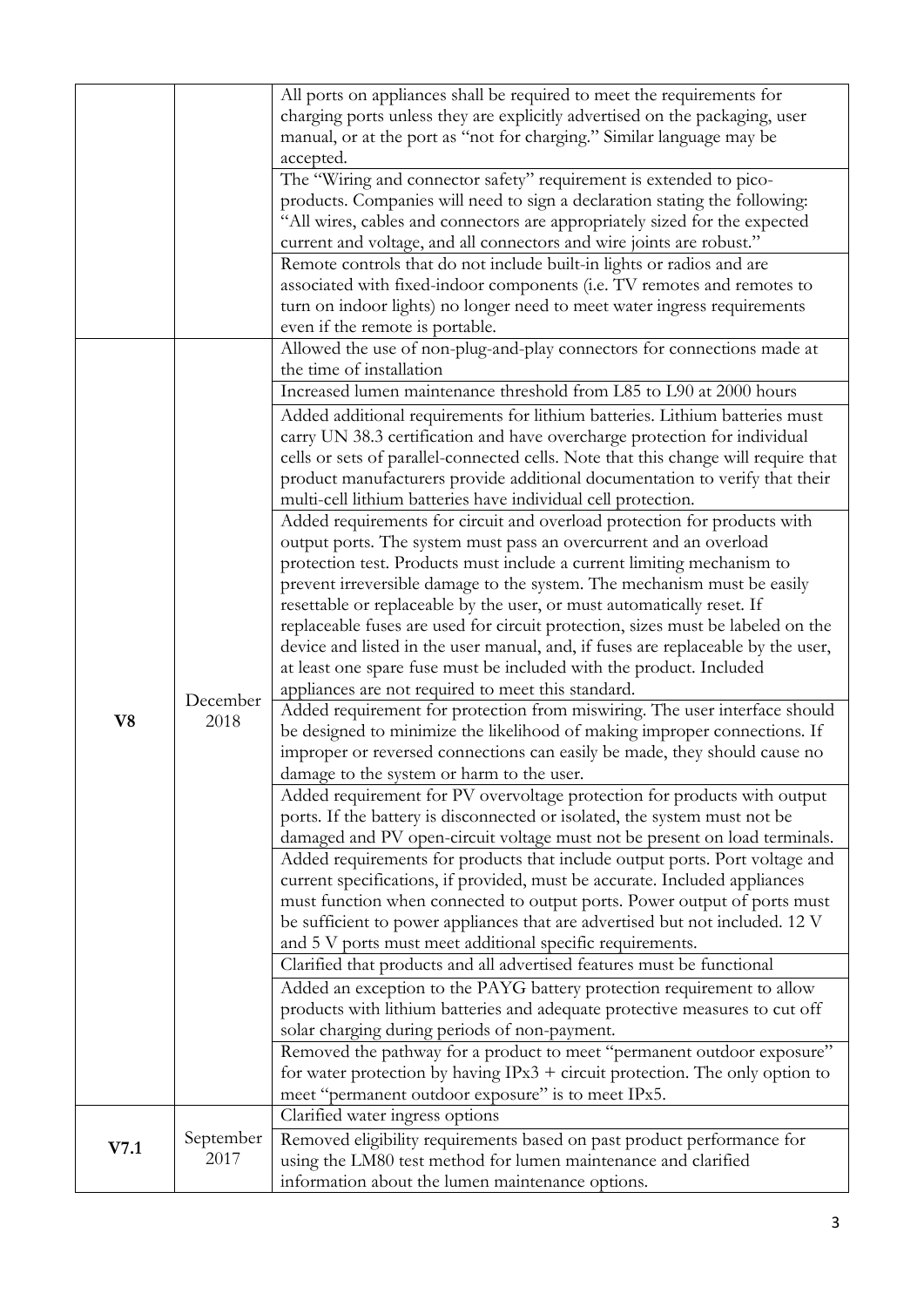| V7.0           | May 2017          | Assigned an IP level to common advertising terms for physical and water<br>ingress protection. This helped to ensure that claims related to physical and<br>water ingress protection are evaluated consistently.<br>Clarified that when evaluating truth in advertising, if a range is provided, the<br>best rating must be within the 15% tolerance.<br>Clarified that when evaluating truth in advertising, if a run time is advertised,<br>it is assumed to be for solar run time and for the highest setting, e.g.,<br>brightest, unless otherwise stated.<br>Required 6 out of 6 samples to pass durability tests (previously 5 out of 6)<br>Clarified passing threshold for visual screening<br>Clarified that the passing threshold for MCM/AR 500 hour lumen<br>maintenance test is 95%<br>Added that passing threshold for 500 hour LM-80 test is 85%                         |
|----------------|-------------------|----------------------------------------------------------------------------------------------------------------------------------------------------------------------------------------------------------------------------------------------------------------------------------------------------------------------------------------------------------------------------------------------------------------------------------------------------------------------------------------------------------------------------------------------------------------------------------------------------------------------------------------------------------------------------------------------------------------------------------------------------------------------------------------------------------------------------------------------------------------------------------------|
|                |                   | Included a statement that durability standards could be waived for appliances<br>if provided with IEC 60065 or IEC 60335 report<br>Included statement that standards are extended to PAYG elements<br>Added additional certifications that could be used for AC-DC chargers<br>Presented a new option based on LM-80 data for meeting the lumen<br>maintenance standard: If the most recent product submitted by a company<br>met the lumen maintenance standard because all 6 samples maintained $\geq$<br>95% of initial light output at 1,000 hours, the company is eligible to use a<br>new expedited method. The expedited method includes a 500-hour lumen<br>maintenance test and single point temperature measurements of the LED<br>array. The temperature measurements are compared to IESNA LM80-08<br>data from the LED manufacturer to determine the lumen maintenance at |
| V <sub>6</sub> | May 2016          | 2000 hours.<br>Added modified drop test for appliances where they are dropped 2 times<br>instead of 6<br>Clarified that which elements must be reported as part of the performance<br>reporting requirements<br>Clarified that IP requirements are only for components that included<br>electrical/electronic connections<br>Clarified that only included appliances with light output greater than 15 lm<br>were required to meet battery durability (or be tested for light output, lumen<br>maintenance, and light distribution)<br>Provided information regarding which standards apply to auxiliary<br>appliances, such as radios, torches and fans that are included with the main                                                                                                                                                                                               |
|                |                   | product.<br>Added that for PAYG systems, appropriate battery protection must remain<br>active regardless of whether the system is in an enabled or disabled state. To<br>avoid damage to a battery during long-term periods of non-payment disabled<br>system status, the solar module must be able to charge the battery even if the<br>product is in a disabled state.                                                                                                                                                                                                                                                                                                                                                                                                                                                                                                               |
| V <sub>5</sub> | March<br>2015     | Required performance reporting of light output, run time and mobile<br>charging                                                                                                                                                                                                                                                                                                                                                                                                                                                                                                                                                                                                                                                                                                                                                                                                        |
| V4.4           | January<br>2015   | Clarified that lumen maintenance thresholds were evaluated as: "Average<br>relative light output $\geq 85\%$ of initial light output at 2,000 hours, with only<br>one sample allowed to fall below 75% OR<br>All 6 samples maintain $\geq$ 95% of initial light output at 1,000 hours"                                                                                                                                                                                                                                                                                                                                                                                                                                                                                                                                                                                                 |
| V4.3           | September<br>2014 | Increased OVP limit for NiMH batteries from 1.4 to 1.45 V/cell<br>Changed the battery durability passing threshold from "all samples must be<br>lower than 20%" to "the average must be lower than 25% with only 1 sample                                                                                                                                                                                                                                                                                                                                                                                                                                                                                                                                                                                                                                                              |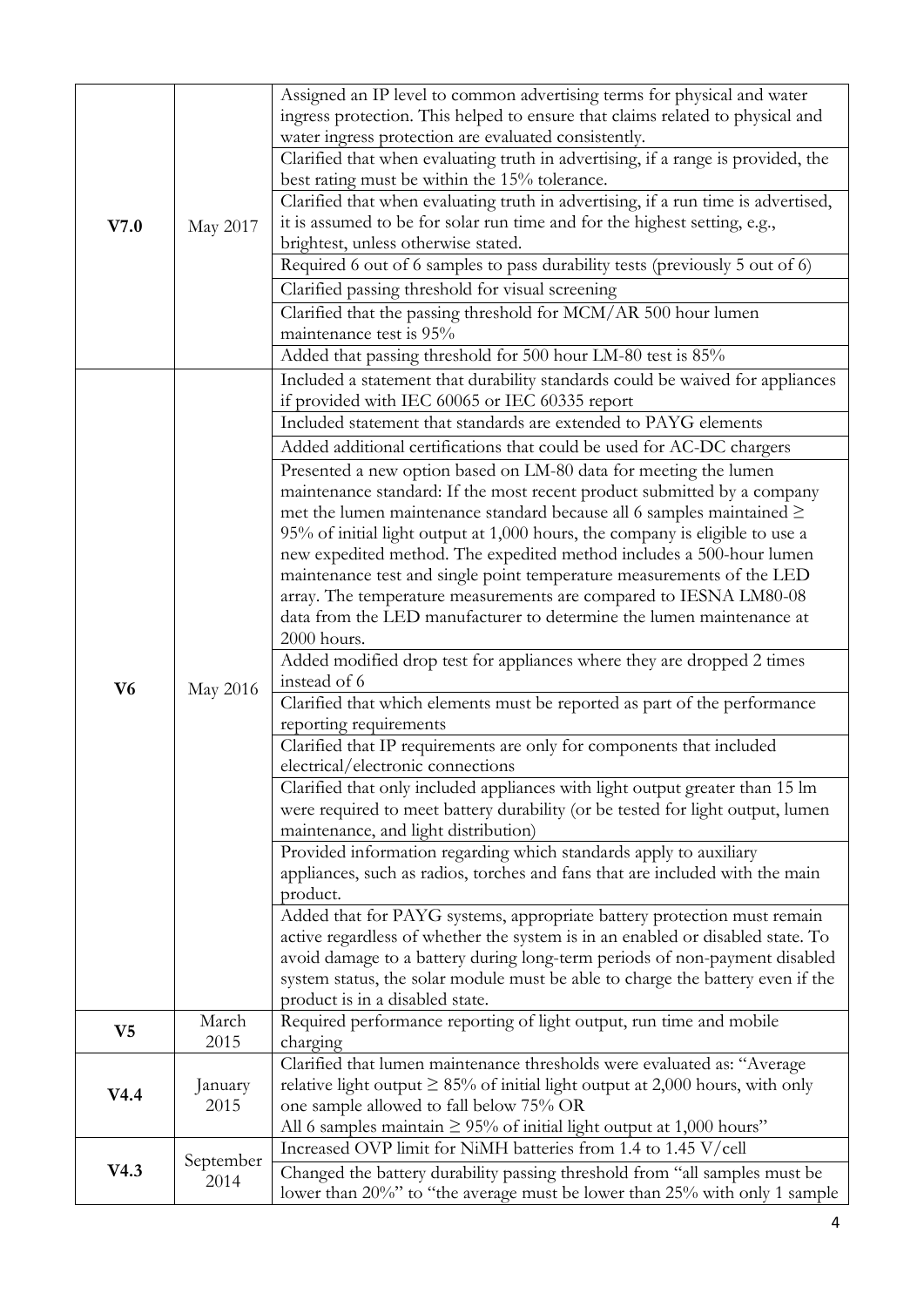| Clarified OVP and LVD thresholds<br>Added statement that if a product fails for any aspect at any point during<br>testing, it can count as a failure for that aspect<br>V4.2<br>June 2014<br>Removed drop test requirement for fixed indoor products<br>Included statement that PV cables must be at least 3 m to be considered<br>"portable separate"<br>Added IP requirements for PV modules<br>February<br>V4.1<br>Extended time period for requiring the performance reporting requirements<br>2014<br>No longer allowed Cadmium batteries<br>Introduced battery durability test (Not fully implemented in testing until<br>April 2014)<br>Announced performance reporting requirements, but did not require them<br>January<br>V <sub>4</sub><br>until March 2015<br>2014<br>Increased warranty requirement from 6 months to 1 year and clarified<br>requirements for how it was presented and what it covered<br>Increased lumen maintenance threshold from L70 to L85 at 2000 hours<br>Transferred standards from Lighting Africa to Lighting Global. Removed<br>performance targets (this did not affect pass/fail status, just whether<br>products could get access to certain programs). Also, changed the name of<br>V3.2<br><b>July 2013</b><br>performance targets to "eligibility criteria for accessing consumer awareness<br>campaigns" and simultaneously increased performance targets for light<br>output and light distribution.<br>No substantive changes - changed "autonomous run time" to "full-battery<br>August<br>V3.1<br>2012<br>run time"<br>Added requirements for batteries to be protected by a charge controller<br>Reduced water and physical ingress protection requirements for "fixed<br>indoor" products (IP41->IP20)<br>Allowed labeling and conformal coating options for water protection<br>Added gooseneck and strain relief tests |                |               | below $35\%$                             |
|-------------------------------------------------------------------------------------------------------------------------------------------------------------------------------------------------------------------------------------------------------------------------------------------------------------------------------------------------------------------------------------------------------------------------------------------------------------------------------------------------------------------------------------------------------------------------------------------------------------------------------------------------------------------------------------------------------------------------------------------------------------------------------------------------------------------------------------------------------------------------------------------------------------------------------------------------------------------------------------------------------------------------------------------------------------------------------------------------------------------------------------------------------------------------------------------------------------------------------------------------------------------------------------------------------------------------------------------------------------------------------------------------------------------------------------------------------------------------------------------------------------------------------------------------------------------------------------------------------------------------------------------------------------------------------------------------------------------------------------------------------------------------------------------------------------------------------------------------------------------------------|----------------|---------------|------------------------------------------|
|                                                                                                                                                                                                                                                                                                                                                                                                                                                                                                                                                                                                                                                                                                                                                                                                                                                                                                                                                                                                                                                                                                                                                                                                                                                                                                                                                                                                                                                                                                                                                                                                                                                                                                                                                                                                                                                                               |                |               |                                          |
|                                                                                                                                                                                                                                                                                                                                                                                                                                                                                                                                                                                                                                                                                                                                                                                                                                                                                                                                                                                                                                                                                                                                                                                                                                                                                                                                                                                                                                                                                                                                                                                                                                                                                                                                                                                                                                                                               |                |               |                                          |
|                                                                                                                                                                                                                                                                                                                                                                                                                                                                                                                                                                                                                                                                                                                                                                                                                                                                                                                                                                                                                                                                                                                                                                                                                                                                                                                                                                                                                                                                                                                                                                                                                                                                                                                                                                                                                                                                               |                |               |                                          |
|                                                                                                                                                                                                                                                                                                                                                                                                                                                                                                                                                                                                                                                                                                                                                                                                                                                                                                                                                                                                                                                                                                                                                                                                                                                                                                                                                                                                                                                                                                                                                                                                                                                                                                                                                                                                                                                                               |                |               |                                          |
|                                                                                                                                                                                                                                                                                                                                                                                                                                                                                                                                                                                                                                                                                                                                                                                                                                                                                                                                                                                                                                                                                                                                                                                                                                                                                                                                                                                                                                                                                                                                                                                                                                                                                                                                                                                                                                                                               |                |               |                                          |
|                                                                                                                                                                                                                                                                                                                                                                                                                                                                                                                                                                                                                                                                                                                                                                                                                                                                                                                                                                                                                                                                                                                                                                                                                                                                                                                                                                                                                                                                                                                                                                                                                                                                                                                                                                                                                                                                               |                |               |                                          |
|                                                                                                                                                                                                                                                                                                                                                                                                                                                                                                                                                                                                                                                                                                                                                                                                                                                                                                                                                                                                                                                                                                                                                                                                                                                                                                                                                                                                                                                                                                                                                                                                                                                                                                                                                                                                                                                                               |                |               |                                          |
|                                                                                                                                                                                                                                                                                                                                                                                                                                                                                                                                                                                                                                                                                                                                                                                                                                                                                                                                                                                                                                                                                                                                                                                                                                                                                                                                                                                                                                                                                                                                                                                                                                                                                                                                                                                                                                                                               |                |               |                                          |
|                                                                                                                                                                                                                                                                                                                                                                                                                                                                                                                                                                                                                                                                                                                                                                                                                                                                                                                                                                                                                                                                                                                                                                                                                                                                                                                                                                                                                                                                                                                                                                                                                                                                                                                                                                                                                                                                               |                |               |                                          |
|                                                                                                                                                                                                                                                                                                                                                                                                                                                                                                                                                                                                                                                                                                                                                                                                                                                                                                                                                                                                                                                                                                                                                                                                                                                                                                                                                                                                                                                                                                                                                                                                                                                                                                                                                                                                                                                                               |                |               |                                          |
|                                                                                                                                                                                                                                                                                                                                                                                                                                                                                                                                                                                                                                                                                                                                                                                                                                                                                                                                                                                                                                                                                                                                                                                                                                                                                                                                                                                                                                                                                                                                                                                                                                                                                                                                                                                                                                                                               |                |               |                                          |
|                                                                                                                                                                                                                                                                                                                                                                                                                                                                                                                                                                                                                                                                                                                                                                                                                                                                                                                                                                                                                                                                                                                                                                                                                                                                                                                                                                                                                                                                                                                                                                                                                                                                                                                                                                                                                                                                               |                |               |                                          |
|                                                                                                                                                                                                                                                                                                                                                                                                                                                                                                                                                                                                                                                                                                                                                                                                                                                                                                                                                                                                                                                                                                                                                                                                                                                                                                                                                                                                                                                                                                                                                                                                                                                                                                                                                                                                                                                                               |                |               |                                          |
|                                                                                                                                                                                                                                                                                                                                                                                                                                                                                                                                                                                                                                                                                                                                                                                                                                                                                                                                                                                                                                                                                                                                                                                                                                                                                                                                                                                                                                                                                                                                                                                                                                                                                                                                                                                                                                                                               |                |               |                                          |
|                                                                                                                                                                                                                                                                                                                                                                                                                                                                                                                                                                                                                                                                                                                                                                                                                                                                                                                                                                                                                                                                                                                                                                                                                                                                                                                                                                                                                                                                                                                                                                                                                                                                                                                                                                                                                                                                               |                |               |                                          |
|                                                                                                                                                                                                                                                                                                                                                                                                                                                                                                                                                                                                                                                                                                                                                                                                                                                                                                                                                                                                                                                                                                                                                                                                                                                                                                                                                                                                                                                                                                                                                                                                                                                                                                                                                                                                                                                                               |                |               |                                          |
|                                                                                                                                                                                                                                                                                                                                                                                                                                                                                                                                                                                                                                                                                                                                                                                                                                                                                                                                                                                                                                                                                                                                                                                                                                                                                                                                                                                                                                                                                                                                                                                                                                                                                                                                                                                                                                                                               |                |               |                                          |
|                                                                                                                                                                                                                                                                                                                                                                                                                                                                                                                                                                                                                                                                                                                                                                                                                                                                                                                                                                                                                                                                                                                                                                                                                                                                                                                                                                                                                                                                                                                                                                                                                                                                                                                                                                                                                                                                               |                |               |                                          |
|                                                                                                                                                                                                                                                                                                                                                                                                                                                                                                                                                                                                                                                                                                                                                                                                                                                                                                                                                                                                                                                                                                                                                                                                                                                                                                                                                                                                                                                                                                                                                                                                                                                                                                                                                                                                                                                                               |                |               |                                          |
|                                                                                                                                                                                                                                                                                                                                                                                                                                                                                                                                                                                                                                                                                                                                                                                                                                                                                                                                                                                                                                                                                                                                                                                                                                                                                                                                                                                                                                                                                                                                                                                                                                                                                                                                                                                                                                                                               |                |               |                                          |
|                                                                                                                                                                                                                                                                                                                                                                                                                                                                                                                                                                                                                                                                                                                                                                                                                                                                                                                                                                                                                                                                                                                                                                                                                                                                                                                                                                                                                                                                                                                                                                                                                                                                                                                                                                                                                                                                               |                |               |                                          |
|                                                                                                                                                                                                                                                                                                                                                                                                                                                                                                                                                                                                                                                                                                                                                                                                                                                                                                                                                                                                                                                                                                                                                                                                                                                                                                                                                                                                                                                                                                                                                                                                                                                                                                                                                                                                                                                                               |                |               |                                          |
|                                                                                                                                                                                                                                                                                                                                                                                                                                                                                                                                                                                                                                                                                                                                                                                                                                                                                                                                                                                                                                                                                                                                                                                                                                                                                                                                                                                                                                                                                                                                                                                                                                                                                                                                                                                                                                                                               |                |               |                                          |
|                                                                                                                                                                                                                                                                                                                                                                                                                                                                                                                                                                                                                                                                                                                                                                                                                                                                                                                                                                                                                                                                                                                                                                                                                                                                                                                                                                                                                                                                                                                                                                                                                                                                                                                                                                                                                                                                               |                |               |                                          |
|                                                                                                                                                                                                                                                                                                                                                                                                                                                                                                                                                                                                                                                                                                                                                                                                                                                                                                                                                                                                                                                                                                                                                                                                                                                                                                                                                                                                                                                                                                                                                                                                                                                                                                                                                                                                                                                                               | V <sub>3</sub> | March<br>2012 |                                          |
|                                                                                                                                                                                                                                                                                                                                                                                                                                                                                                                                                                                                                                                                                                                                                                                                                                                                                                                                                                                                                                                                                                                                                                                                                                                                                                                                                                                                                                                                                                                                                                                                                                                                                                                                                                                                                                                                               |                |               |                                          |
|                                                                                                                                                                                                                                                                                                                                                                                                                                                                                                                                                                                                                                                                                                                                                                                                                                                                                                                                                                                                                                                                                                                                                                                                                                                                                                                                                                                                                                                                                                                                                                                                                                                                                                                                                                                                                                                                               |                |               |                                          |
|                                                                                                                                                                                                                                                                                                                                                                                                                                                                                                                                                                                                                                                                                                                                                                                                                                                                                                                                                                                                                                                                                                                                                                                                                                                                                                                                                                                                                                                                                                                                                                                                                                                                                                                                                                                                                                                                               |                |               |                                          |
|                                                                                                                                                                                                                                                                                                                                                                                                                                                                                                                                                                                                                                                                                                                                                                                                                                                                                                                                                                                                                                                                                                                                                                                                                                                                                                                                                                                                                                                                                                                                                                                                                                                                                                                                                                                                                                                                               |                |               | Changed solar run time (SRT) calculation |
| Introduced 1000-hour short cut for lumen maintenance                                                                                                                                                                                                                                                                                                                                                                                                                                                                                                                                                                                                                                                                                                                                                                                                                                                                                                                                                                                                                                                                                                                                                                                                                                                                                                                                                                                                                                                                                                                                                                                                                                                                                                                                                                                                                          |                |               |                                          |
| Separated Quality Standards and Performance Targets. To be listed on the                                                                                                                                                                                                                                                                                                                                                                                                                                                                                                                                                                                                                                                                                                                                                                                                                                                                                                                                                                                                                                                                                                                                                                                                                                                                                                                                                                                                                                                                                                                                                                                                                                                                                                                                                                                                      |                |               |                                          |
| website, products no longer had to meet minimum light output and run time                                                                                                                                                                                                                                                                                                                                                                                                                                                                                                                                                                                                                                                                                                                                                                                                                                                                                                                                                                                                                                                                                                                                                                                                                                                                                                                                                                                                                                                                                                                                                                                                                                                                                                                                                                                                     |                |               |                                          |
| requirements; however, products would need to meet these requirements to                                                                                                                                                                                                                                                                                                                                                                                                                                                                                                                                                                                                                                                                                                                                                                                                                                                                                                                                                                                                                                                                                                                                                                                                                                                                                                                                                                                                                                                                                                                                                                                                                                                                                                                                                                                                      |                |               |                                          |
| access consumer information campaigns and other targeted services.                                                                                                                                                                                                                                                                                                                                                                                                                                                                                                                                                                                                                                                                                                                                                                                                                                                                                                                                                                                                                                                                                                                                                                                                                                                                                                                                                                                                                                                                                                                                                                                                                                                                                                                                                                                                            |                |               |                                          |
| These included performance targets (minimum run times and light output) as<br>Initial                                                                                                                                                                                                                                                                                                                                                                                                                                                                                                                                                                                                                                                                                                                                                                                                                                                                                                                                                                                                                                                                                                                                                                                                                                                                                                                                                                                                                                                                                                                                                                                                                                                                                                                                                                                         |                |               |                                          |
| part of the standards.<br>V1<br>Standards                                                                                                                                                                                                                                                                                                                                                                                                                                                                                                                                                                                                                                                                                                                                                                                                                                                                                                                                                                                                                                                                                                                                                                                                                                                                                                                                                                                                                                                                                                                                                                                                                                                                                                                                                                                                                                     |                |               |                                          |
| $-2010$                                                                                                                                                                                                                                                                                                                                                                                                                                                                                                                                                                                                                                                                                                                                                                                                                                                                                                                                                                                                                                                                                                                                                                                                                                                                                                                                                                                                                                                                                                                                                                                                                                                                                                                                                                                                                                                                       |                |               |                                          |

## **Table 2. Change Log for SHS Kit Quality Standards**

The current SHS kit standards and several previous versions are available at: [www.lightingglobal.org/resource/solar-home-system-kit-quality-standards/](http://www.lightingglobal.org/resource/solar-home-system-kit-quality-standards/)

| Standards<br><b>Version</b> | Date<br><b>Issued</b>        | Change                                                                                                                                                                                                                                  |
|-----------------------------|------------------------------|-----------------------------------------------------------------------------------------------------------------------------------------------------------------------------------------------------------------------------------------|
| <b>IECTS</b>                | To be                        | In IEC TS 62257-9-8, the Quality Standards for both pico-PV and SHS kits<br>are combined into a single document.                                                                                                                        |
| 62257-9-8                   | published<br>in mid-<br>2020 | Information that has historically be referenced from Lighting Global<br>policies, such as procedures regarding renewal testing, market check testing,<br>accelerated verification testing, and testing of similar products, families of |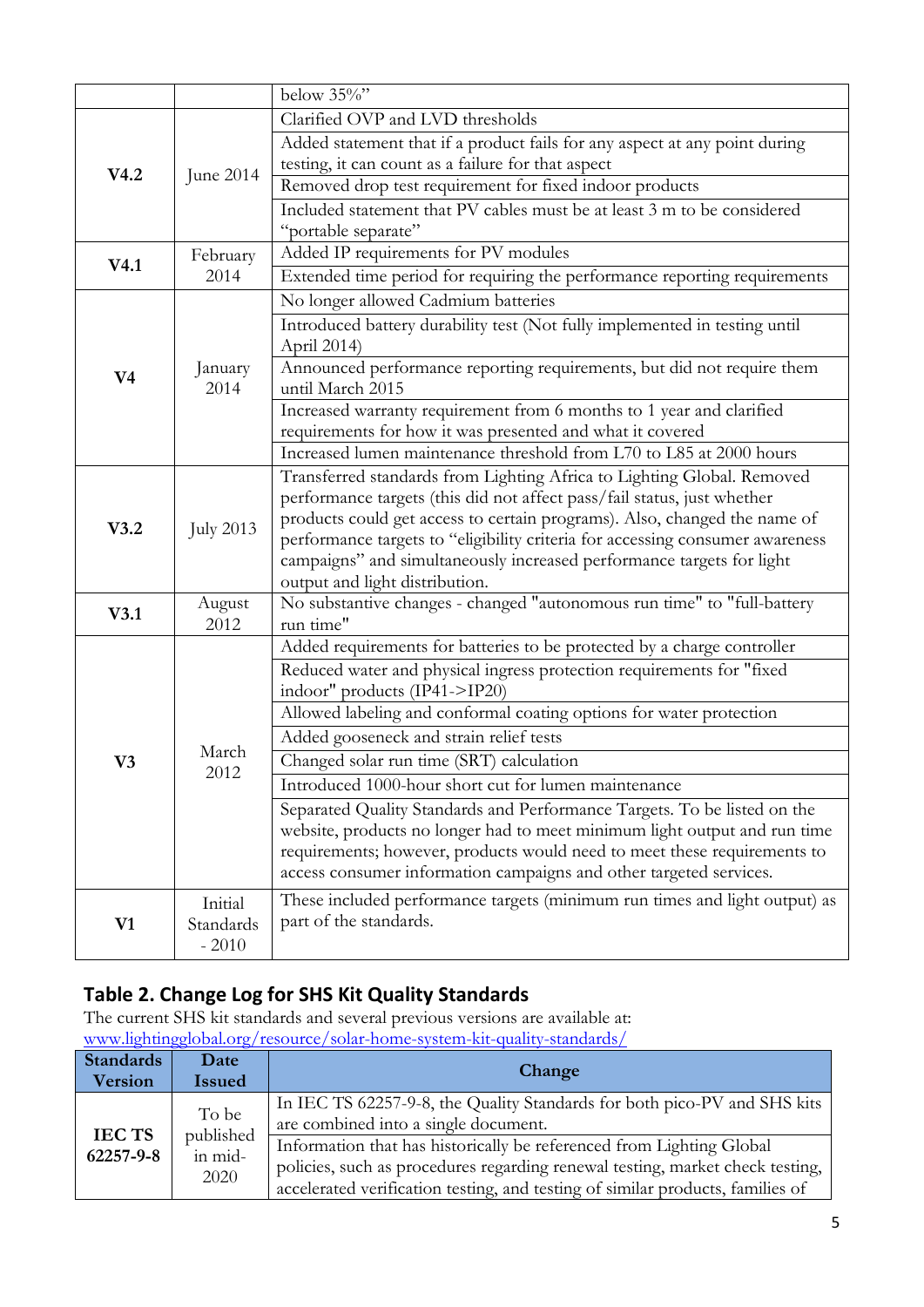| products, pay-as-you-go (PAYG) products, and co-branded products is<br>included in IEC TS 62257-9-8. Additionally, details regarding the<br>performance reporting requirements, requirements for AC/DC chargers,<br>water protection requirements, and requirements for outdoor cables that<br>were maintained in separate policies are also now incorporated in IEC TS<br>62257-9-8. For reference, the current versions of these policies are available<br>here: https://www.lightingglobal.org/quality-assurance-program/our-<br>policies/<br>Additional clarity is included regarding the interpretation of results from<br>the assessment of DC ports, appliance voltage range, and output overload<br>protection tests. Additionally, guidance is provided for determining which<br>products and components are subject to the drop test (dependent on their<br>weight, expected use, and relevant advertisements).<br>Additional requirements are included for systems with large PV modules<br>(modules with any of the following characteristics: maximum power greater<br>than 240 W, open-circuit voltage greater than 35 V, or short-circuit current |
|------------------------------------------------------------------------------------------------------------------------------------------------------------------------------------------------------------------------------------------------------------------------------------------------------------------------------------------------------------------------------------------------------------------------------------------------------------------------------------------------------------------------------------------------------------------------------------------------------------------------------------------------------------------------------------------------------------------------------------------------------------------------------------------------------------------------------------------------------------------------------------------------------------------------------------------------------------------------------------------------------------------------------------------------------------------------------------------------------------------------------------------------------------------|
| greater than 8 A). These large PV modules shall meet IEC 61730 and                                                                                                                                                                                                                                                                                                                                                                                                                                                                                                                                                                                                                                                                                                                                                                                                                                                                                                                                                                                                                                                                                               |
| charge controllers associated with these modules shall meet IEC 62109.                                                                                                                                                                                                                                                                                                                                                                                                                                                                                                                                                                                                                                                                                                                                                                                                                                                                                                                                                                                                                                                                                           |
| All PV modules greater than 10 $W_p$ , but not tested to IEC 61730 shall pass                                                                                                                                                                                                                                                                                                                                                                                                                                                                                                                                                                                                                                                                                                                                                                                                                                                                                                                                                                                                                                                                                    |
| a modified version of the hot-spot endurance test from IEC 61730.<br>All PV modules not tested to IEC 61730 shall undergo additional safety                                                                                                                                                                                                                                                                                                                                                                                                                                                                                                                                                                                                                                                                                                                                                                                                                                                                                                                                                                                                                      |
| testing, including:                                                                                                                                                                                                                                                                                                                                                                                                                                                                                                                                                                                                                                                                                                                                                                                                                                                                                                                                                                                                                                                                                                                                              |
| Increased visual screening testing                                                                                                                                                                                                                                                                                                                                                                                                                                                                                                                                                                                                                                                                                                                                                                                                                                                                                                                                                                                                                                                                                                                               |
| Durability of markings (not required for integrated PV modules)                                                                                                                                                                                                                                                                                                                                                                                                                                                                                                                                                                                                                                                                                                                                                                                                                                                                                                                                                                                                                                                                                                  |
| Sharp edge test (not required for integrated PV modules)                                                                                                                                                                                                                                                                                                                                                                                                                                                                                                                                                                                                                                                                                                                                                                                                                                                                                                                                                                                                                                                                                                         |
| Screw connection test (for non-plug-and-play products only)                                                                                                                                                                                                                                                                                                                                                                                                                                                                                                                                                                                                                                                                                                                                                                                                                                                                                                                                                                                                                                                                                                      |
| An impact test (not required for integrated PV modules already<br>subject to drop test)                                                                                                                                                                                                                                                                                                                                                                                                                                                                                                                                                                                                                                                                                                                                                                                                                                                                                                                                                                                                                                                                          |
| A bending and folding test (if the module is intended to be bent or<br>folded during use)                                                                                                                                                                                                                                                                                                                                                                                                                                                                                                                                                                                                                                                                                                                                                                                                                                                                                                                                                                                                                                                                        |
| Lithium batteries shall meet the requirements of a standard for safety<br>during use. Test reports shall cover both the individual cell and the fully<br>assembled battery pack.                                                                                                                                                                                                                                                                                                                                                                                                                                                                                                                                                                                                                                                                                                                                                                                                                                                                                                                                                                                 |
| batteries used in portable applications (i.e. easily hand-carried<br>devices), shall meet either IEC 62133-2, UL 62133, or the<br>combination of UL 1642 and UL 2054                                                                                                                                                                                                                                                                                                                                                                                                                                                                                                                                                                                                                                                                                                                                                                                                                                                                                                                                                                                             |
| batteries used in stationary applications shall either:                                                                                                                                                                                                                                                                                                                                                                                                                                                                                                                                                                                                                                                                                                                                                                                                                                                                                                                                                                                                                                                                                                          |
| meet the requirements for portable batteries above, or<br>$\circ$<br>meet the United Nations Recommendations on the<br>O<br>transport of dangerous goods: manual of tests and criteria                                                                                                                                                                                                                                                                                                                                                                                                                                                                                                                                                                                                                                                                                                                                                                                                                                                                                                                                                                           |
| (UN 38.3) and either IEC 62619 or UL 1973.<br>Batteries used in a component with a mass greater than 18 kg shall                                                                                                                                                                                                                                                                                                                                                                                                                                                                                                                                                                                                                                                                                                                                                                                                                                                                                                                                                                                                                                                 |
| meet the requirements of IEC 62619 or UL 1973.<br>New performance reporting requirements including the following metrics:                                                                                                                                                                                                                                                                                                                                                                                                                                                                                                                                                                                                                                                                                                                                                                                                                                                                                                                                                                                                                                        |
| SHS kits must report at least one solar run time profile for all the                                                                                                                                                                                                                                                                                                                                                                                                                                                                                                                                                                                                                                                                                                                                                                                                                                                                                                                                                                                                                                                                                             |
| light points on high and any other included appliances.                                                                                                                                                                                                                                                                                                                                                                                                                                                                                                                                                                                                                                                                                                                                                                                                                                                                                                                                                                                                                                                                                                          |
| Components included or packaged separately from the kit must                                                                                                                                                                                                                                                                                                                                                                                                                                                                                                                                                                                                                                                                                                                                                                                                                                                                                                                                                                                                                                                                                                     |
| present the following information on the packaging or user manual:<br>Batteries: chemistry, battery capacity in mAh or Ah and<br>O                                                                                                                                                                                                                                                                                                                                                                                                                                                                                                                                                                                                                                                                                                                                                                                                                                                                                                                                                                                                                               |
| nominal voltage (battery capacity and voltage must also be<br>provided on the battery)                                                                                                                                                                                                                                                                                                                                                                                                                                                                                                                                                                                                                                                                                                                                                                                                                                                                                                                                                                                                                                                                           |
| Auxiliary lighting appliance with battery: light output (or<br>O                                                                                                                                                                                                                                                                                                                                                                                                                                                                                                                                                                                                                                                                                                                                                                                                                                                                                                                                                                                                                                                                                                 |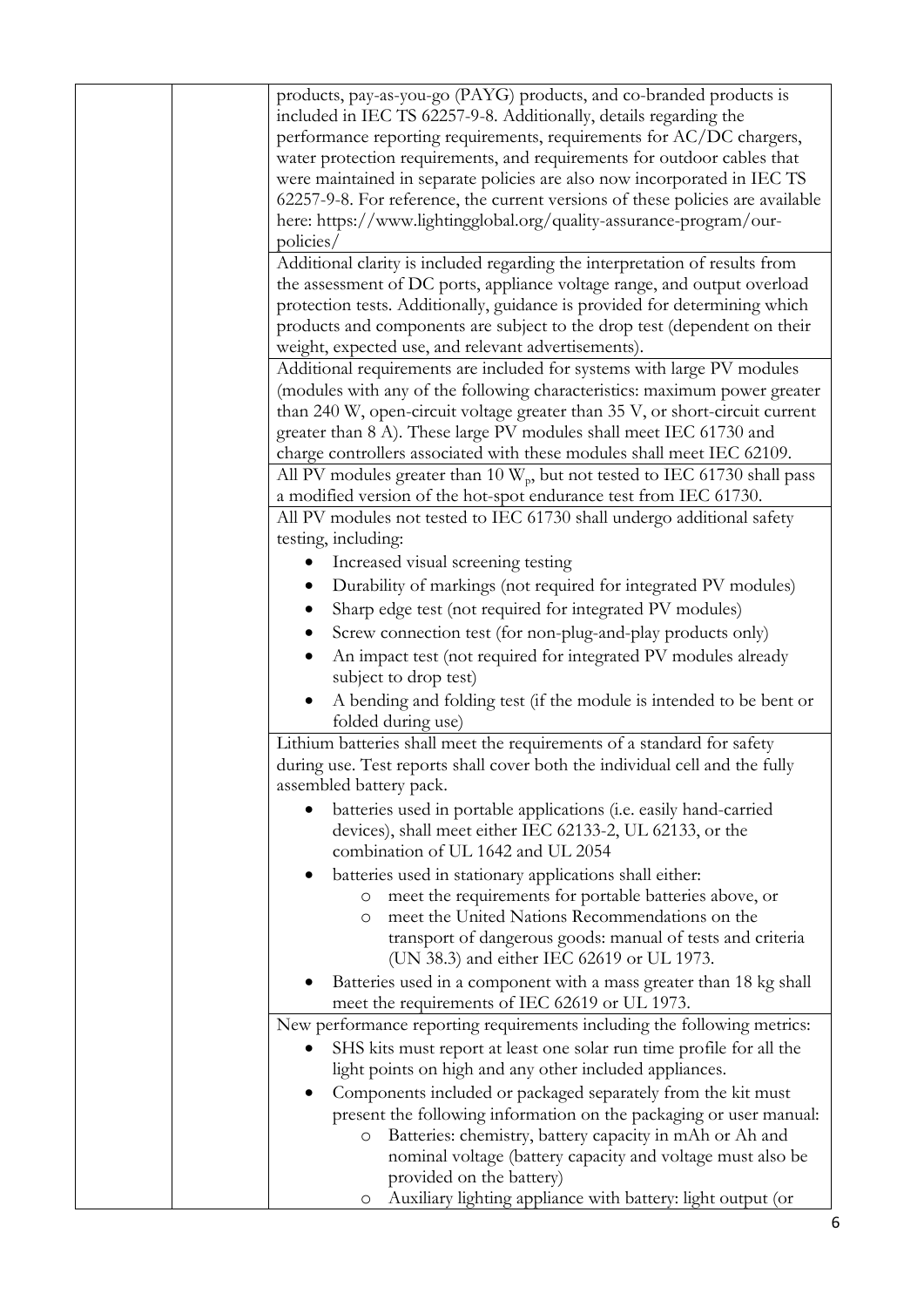|      |           | brightness) in lumens and the full battery run time for the                                                                                         |
|------|-----------|-----------------------------------------------------------------------------------------------------------------------------------------------------|
|      |           | brightest setting                                                                                                                                   |
|      |           | Lighting appliance without battery: lumen output (or<br>$\circ$<br>brightness) in lumens                                                            |
|      |           | Appliances without batteries: power in watts and nominal<br>O                                                                                       |
|      |           | voltage                                                                                                                                             |
|      |           | Appliances with batteries: power in watts and battery<br>$\circlearrowright$                                                                        |
|      |           | capacity in mAh or Ah and nominal voltage (battery                                                                                                  |
|      |           | capacity and voltage must also be provided on the battery)                                                                                          |
|      |           | PV modules not integrated into a product must have the following                                                                                    |
|      |           | markings on the module: name, model number designation, serial number,                                                                              |
|      |           | date and place of manufacture (alternatively, serial number allowing                                                                                |
|      |           | traceability of the date and place of manufacture), maximum system                                                                                  |
|      |           | voltage; voltage at open-circuit or Voc; current at short-circuit or Isc;                                                                           |
|      |           | module maximum power or Pmax.                                                                                                                       |
|      |           | All products shall be labeled with the date of manufacture or a serial                                                                              |
|      |           | number assuring traceability of the date of manufacture.                                                                                            |
|      |           | All ports on appliances shall be required to meet the requirements for                                                                              |
|      |           | charging ports unless they are explicitly advertised on the packaging, user                                                                         |
|      |           | manual, or at the port as "not for charging." Similar language may be                                                                               |
|      |           | accepted.                                                                                                                                           |
|      |           | Remote controls that do not include built-in lights or radios and are                                                                               |
|      |           | associated with fixed-indoor components (i.e. TV remotes and remotes to                                                                             |
|      |           | turn on indoor lights) no longer need to meet water ingress requirements                                                                            |
|      |           | even if the remote is portable.                                                                                                                     |
|      |           | Added clarification that the voltage of 12 V ports cannot exceed 15 V                                                                               |
|      |           | under any circumstances                                                                                                                             |
|      |           | Adjusted the requirement for overcurrent protection for solar modules of                                                                            |
|      |           | non-plug-and-play systems to better align with existing practice in solar<br>installations                                                          |
|      |           | Changed the requirement regarding the battery warranty to say, "The                                                                                 |
|      |           | battery warranty is assumed to include a capacity retention figure of at least                                                                      |
|      |           | 80% at two years, benchmarked to the rated battery capacity."                                                                                       |
| V2.5 | December  | Required ports of included appliances to meet the ports standard, but                                                                               |
|      | 2018      | clarified that ports which are intended for a function other than providing                                                                         |
|      |           | power (e.g., data ports) are not required to meet the ports standard.                                                                               |
|      |           | Added an exception to the PAYG battery protection requirement to allow                                                                              |
|      |           | products with lithium batteries and adequate protective measures to cut off                                                                         |
|      |           | solar charging during periods of non-payment.                                                                                                       |
|      |           | Removed the pathway for a product to meet "permanent outdoor                                                                                        |
|      |           | exposure" for water protection by having $IPx3$ + circuit protection. The                                                                           |
|      |           | only option to meet "permanent outdoor exposure" is to meet IPx5.                                                                                   |
|      |           | Clarified that if a product offers pay-as-you-go (PAYG) functionality, the                                                                          |
|      |           | company must provide the user with written instructions on operating the                                                                            |
|      |           | PAYG system.                                                                                                                                        |
|      |           | Revised the wording of the ports requirements for added clarity. Added a                                                                            |
| V2.4 | September | description of how to determine if a port should be considered a 12 V port,                                                                         |
|      | 2018      | removed the requirement to label ports if they drop below 10.5 V, and<br>added an option for a second USB port to provide a higher voltage, up to 6 |
|      |           | V. These are all changes designed to address issues we have identified                                                                              |
|      |           | during testing.                                                                                                                                     |
|      |           | Changed the statement about capacity retention for the battery warranty to:                                                                         |
|      |           | "The battery warranty is assumed to include a capacity retention figure of at                                                                       |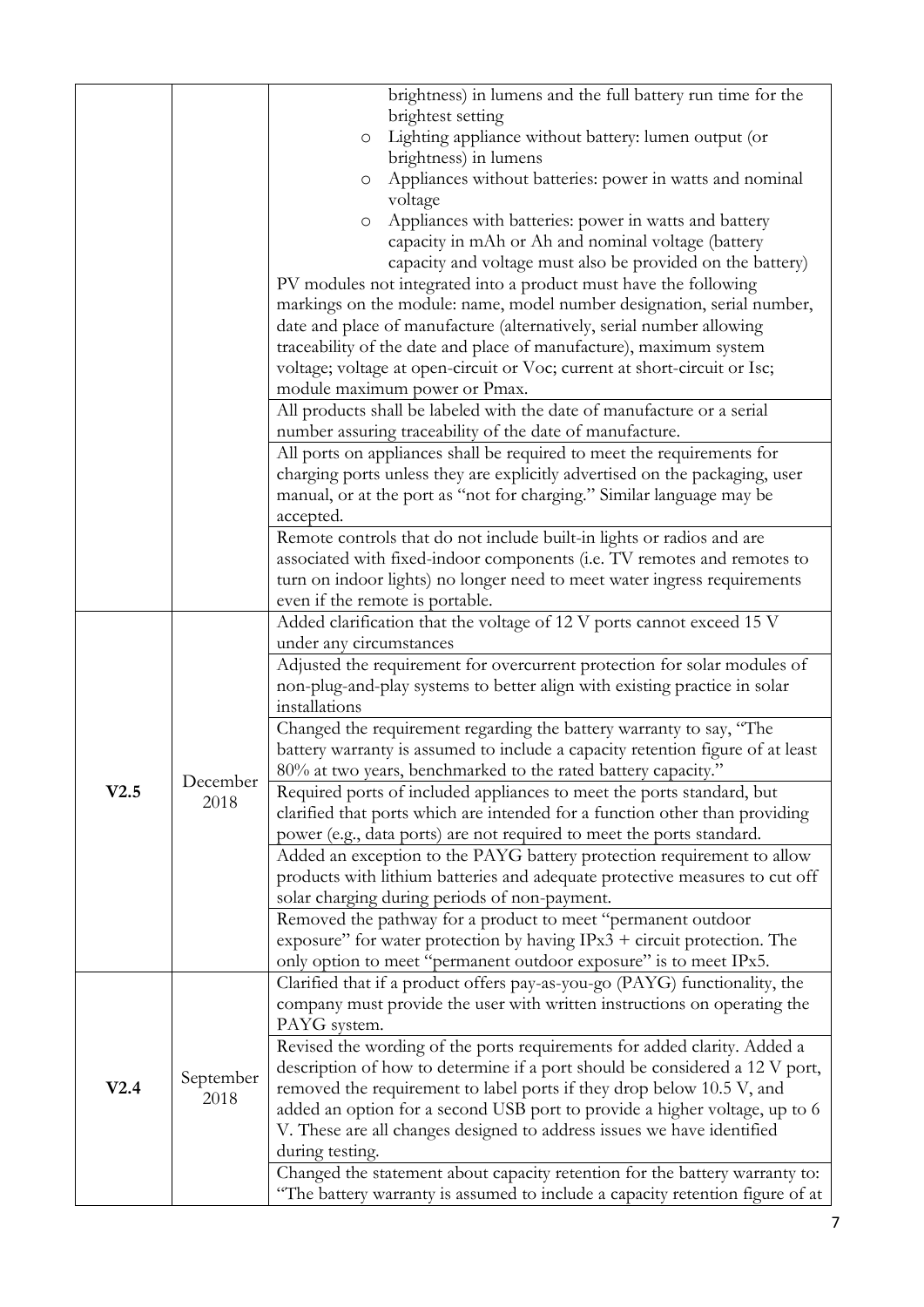|      |           | least 80% at two years, benchmarked to the advertised battery capacity                                                                         |
|------|-----------|------------------------------------------------------------------------------------------------------------------------------------------------|
|      |           | and/or the battery capacity presented in the Lighting Global test report,                                                                      |
|      |           | whichever is higher."                                                                                                                          |
|      |           | Clarified that some reporting requirements may be included on a user                                                                           |
|      |           | agreement in cases where companies exclusively install products and do not                                                                     |
|      |           | have consumer-facing packaging.                                                                                                                |
|      |           | Increased the voltage threshold for the PV Overvoltage Protection test for                                                                     |
|      |           | USB ports to 6 V based on additional research and manufacturer feedback.                                                                       |
|      |           | Added options for meeting the safety requirement for lithium-based                                                                             |
|      |           | batteries. Companies must provide proof that batteries meet any one of the<br>following standards: IEC 62281, IEC 62133-2, UL 1642 or UN 38.3. |
|      |           | Stated that the test methods for SHS kits are now included in IEC/TS<br>62257-9-5                                                              |
|      |           | Changed the suggested threshold between pico-PV and SHS kits to 10 W                                                                           |
|      |           | to match our current practices. Now that all products are tested to IEC/TS                                                                     |
|      |           | 62257-9-5, we have decided to phase out the 11-15 W window in which a                                                                          |
|      |           | product could be tested as either a pico-PV or SHS kit. If products                                                                            |
|      |           | between 11-15 W need to be evaluated as pico-PV products to meet an                                                                            |
|      |           | outside requirement, an additional two samples may be evaluated during                                                                         |
|      |           | testing.                                                                                                                                       |
|      |           | Allowed the use of non-plug-and-play connectors for connections made at                                                                        |
|      |           | the time of installation                                                                                                                       |
|      | February  | Removed the dynamic port requirements (undershoot and overshoot                                                                                |
| V2.3 | 2018      | voltages) for USB ports                                                                                                                        |
|      |           | Added detail to ports requirements based on experiences from product                                                                           |
|      |           | testing                                                                                                                                        |
| V2.2 | September | Provided more clarity regarding the user manual and component                                                                                  |
|      | 2017      | specifications requirements                                                                                                                    |
|      |           | Changed the upper voltage limit to 35 V                                                                                                        |
|      |           | Added clarification regarding the user manual requirements and the                                                                             |
|      |           | consumer information requirements                                                                                                              |
|      |           | Removed eligibility requirements based on past product performance for                                                                         |
|      |           | using the LM80 test method for lumen maintenance and clarified                                                                                 |
|      |           | information about the lumen maintenance options.                                                                                               |
|      |           | Clarified the ports requirements                                                                                                               |
|      |           | Assigned an IP level to common advertising terms for physical and water                                                                        |
|      |           | ingress protection. This helped to ensure that claims related to physical and                                                                  |
|      |           | water ingress protection are evaluated consistently.                                                                                           |
|      |           | Added clause to allow results from Global LEAP testing to be used in                                                                           |
| V2.1 | May 2017  | place of performance measurements for appliances                                                                                               |
|      |           | Only required the light distribution to be measured for 2 samples to assess                                                                    |
|      |           | the full-width-half-max (FWHM) angle                                                                                                           |
|      |           | Clarified that when evaluating truth in advertising, if a run time is                                                                          |
|      |           | advertised, it is assumed to be for solar run time and for the highest setting,                                                                |
|      |           | e.g., brightest, unless otherwise stated.                                                                                                      |
|      |           | Added clause to allow for certain standards to be altered for products                                                                         |
|      |           | designed for productive uses                                                                                                                   |
|      |           | Clarified the soldering and electronics quality requirement                                                                                    |
|      |           | Allowed PV modules to meet the physical IP requirement by meeting IP3x                                                                         |
|      |           | or IP2X+circuit protection                                                                                                                     |
| V2.0 | February  | Clarified that when evaluating truth in advertising, if a range is provided,                                                                   |
|      | 2017      | the best rating must be within the 15% tolerance.                                                                                              |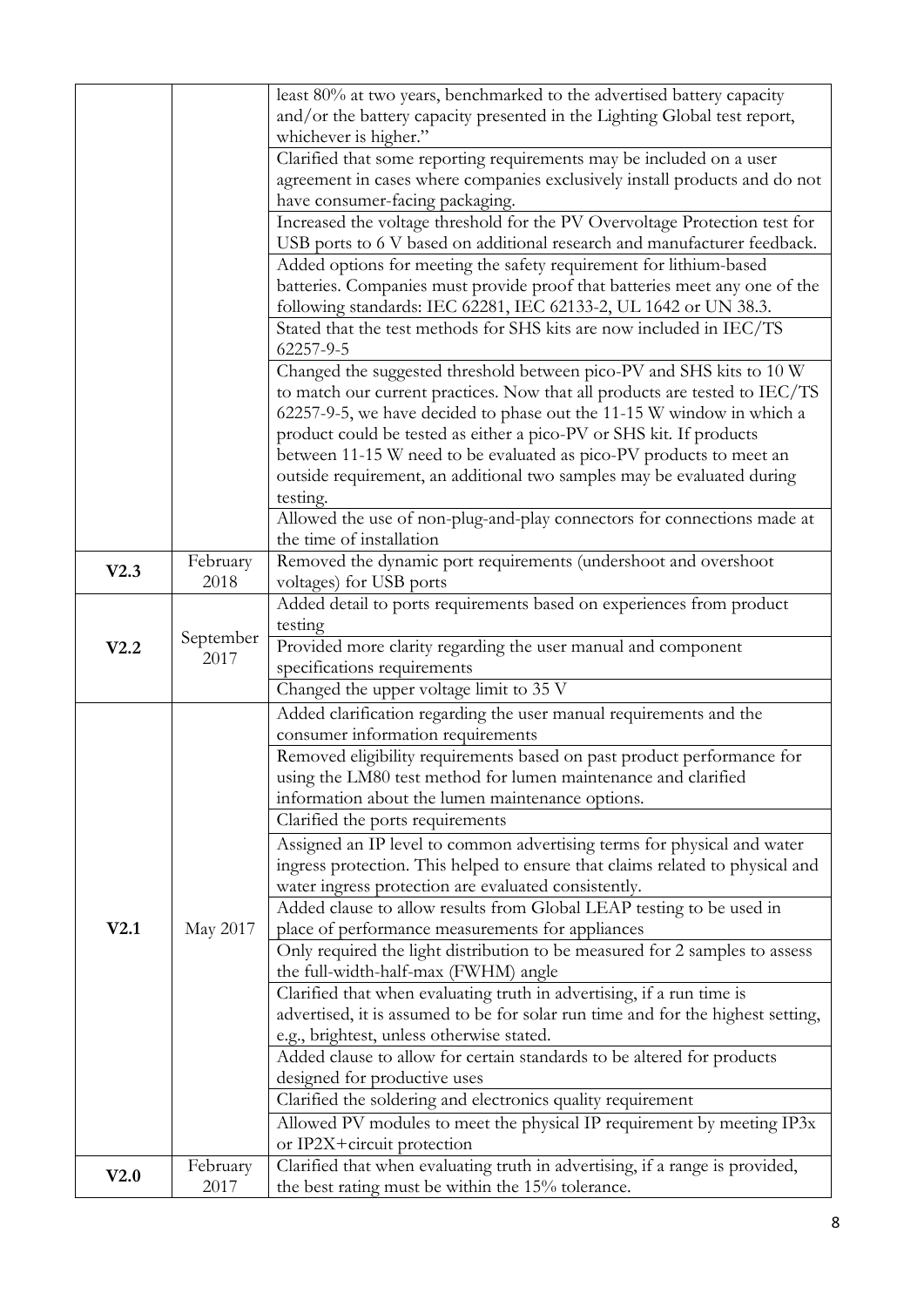|         |                  | Reduced the system warranty to two years for the main system, including          |
|---------|------------------|----------------------------------------------------------------------------------|
|         |                  | the PV module, control box, cables, lights, and battery. Lighting appliances     |
|         |                  | with their own battery and non-lighting appliances are only required to          |
|         |                  | carry a one-year warranty. USB charging cables and similar accessories are       |
|         |                  | only required to carry a one-year warranty as well.                              |
|         |                  | Changed the upper eligibility limit to 350 W                                     |
|         |                  | Clarified voltage requirements for 12 V ports                                    |
|         |                  | Presented a new option for meeting the lumen maintenance standard: If            |
|         |                  | the most recent product submitted by a company met the lumen                     |
|         |                  | maintenance standard because all 6 samples maintained $\geq$ 95% of initial      |
|         |                  | light output at 1,000 hours, the company is eligible to use a new expedited      |
|         |                  | method. The expedited method includes a 500-hour lumen maintenance               |
|         |                  | test and single point temperature measurements of the LED array. The             |
|         |                  | temperature measurements are compared to IESNA LM80-08 data from                 |
|         |                  | the LED manufacturer to determine the lumen maintenance at 2000 hours.           |
| V1.1    | May 2016         | The test is described in T.6 of the Lighting Global Solar Home System Kit        |
|         |                  | Quality Assurance Protocols and will be outlined in Annex J of an                |
|         |                  | upcoming revision to IEC/TS 62257-9-5.                                           |
|         |                  | Clarified that most appliances are not subject to a battery durability test, but |
|         |                  | lighting appliances are subject to the test.                                     |
|         |                  | Clarified which appliance tests may be waived if a product has an IEC            |
|         |                  | 60065 or 60335 certificate                                                       |
|         |                  | Added details to the requirement for appropriately sizing wires                  |
|         |                  | Increased threshold for appliances to be subject to the lighting tests from      |
|         |                  | 10 lumens to 15 lumens                                                           |
|         |                  | Announced requirements for outdoor cables (but requirements were not             |
|         |                  | enforced until March 2017)                                                       |
| V1      | December         | Added a clause to say that "At the discretion of Lighting Global, some           |
|         | 2015             | quality and durability requirements may be waived for non-lighting               |
|         |                  | appliances that can be proven to meet other relevant standards."                 |
|         |                  | Clarified ports requirements                                                     |
|         |                  | Added a capacity retention figure to the minimum warranty requirements           |
| Draft 4 | November<br>2015 | Added modified drop test for appliances where they are dropped 2 times           |
|         |                  | instead of                                                                       |
|         |                  | Removed the requirement that batteries be field replaceable and replaced it      |
|         |                  | with consumer information requirements                                           |
|         |                  | Provided information regarding which standards apply to auxiliary                |
|         |                  | appliances, such as radios, torches and fans that are included with the main     |
|         |                  | product. Set a limit of 10 lumens for an appliance to qualify as a lighting      |
|         |                  | appliance and be subject to lighting tests.                                      |
|         |                  | Added that for PAYG systems, appropriate battery protection must remain          |
|         |                  | active regardless of whether the system is in an enabled or disabled state.      |
|         |                  | To avoid damage to a battery during long-term periods of non-payment             |
|         |                  | disabled system status, the solar module must be able to charge the battery      |
|         |                  | even if the product is in a disabled state.                                      |
|         |                  | Added that PV power must be reported on the packaging as a performance           |
|         |                  | reporting requirement                                                            |
|         |                  | Extended standards to cover PAYG products                                        |
|         |                  | Reduced the allowable voltage limit to 24 V nominal                              |
|         |                  | Clarified that products must be sold or installed as a kit, but did not          |
|         |                  | necessarily need to be packaged in a single box                                  |
| Draft 3 | August           | Clarified passing thresholds of battery durability test                          |